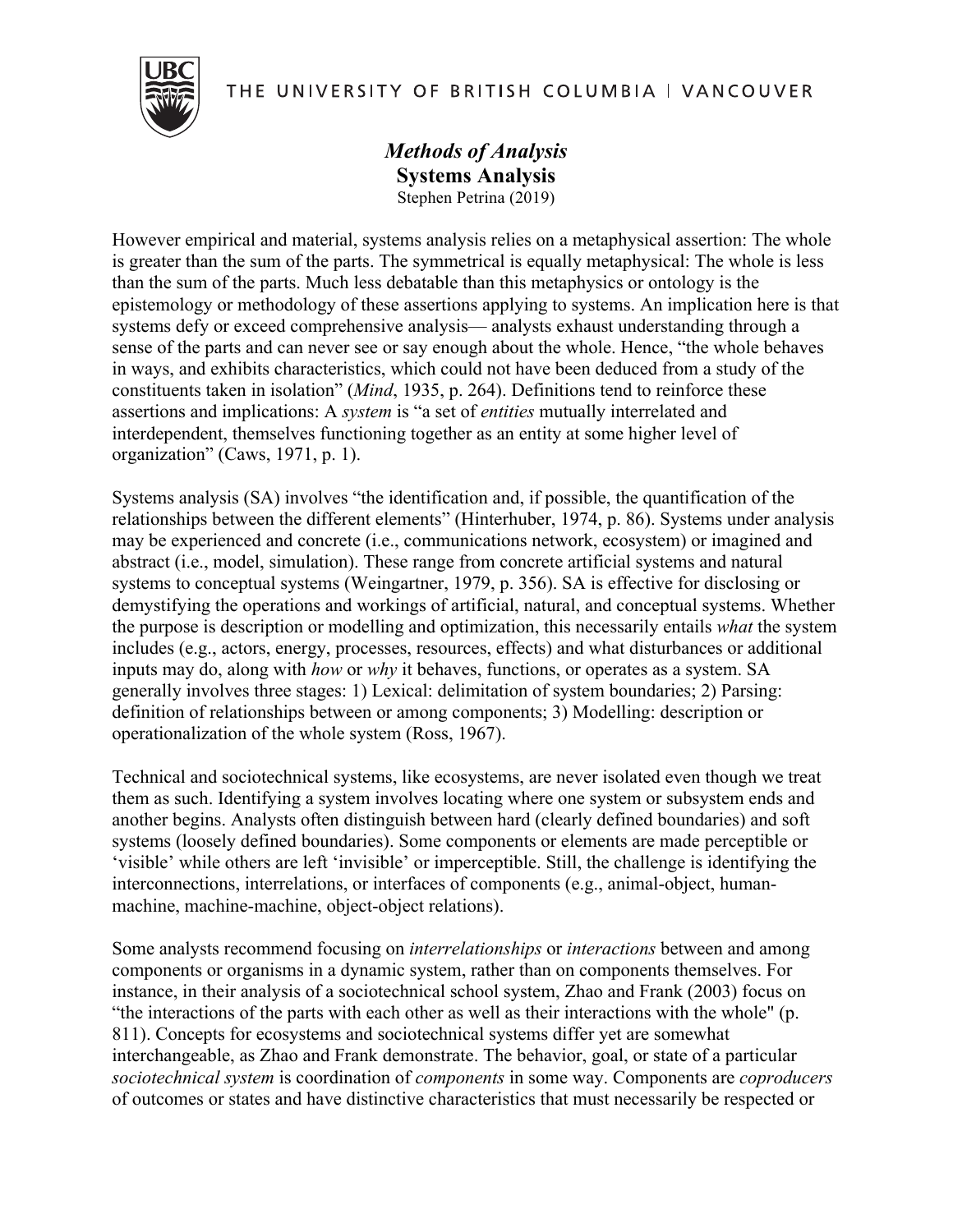*variance* (unprogrammed events) is a result. When the *compatibility* of components is respected, the probability of variance is reduced. Making certain that components interact harmoniously requires that characteristics are respected and correlated in both initial *design* and in progressive *use*. SA tends to require knowledge of the way systems behave *and* the way animals, organisms, people, and groups behave or the way humans and nonhumans interact under various conditions.

Systems are often stereotyped as linear inputs and outputs with feedback loops (Figure 1). The counter stereotype is complex systems, with suggestively emergent properties and nonlinear processes (Figure 2). A complex system is commonly defined as "a many-bodied system of components that, through interactions at the local level, self-organize into structures that we can characterize as emergent of the system as a whole" (Davis, 2012, p. 107). Complex systems are often associated with Maturana and Varela's (1973) identification of self-organization or autopoiesis as an inherent property. However, conceptions of complex systems characterized by emergentism date to the nineteenth century. A system is "a collection of organized things;" *how* a system is organized or organizes is a challenge of SA.



Figure 1. Shannon and Weaver's (1949, p. 7) Model of Communication.



Figure 2. Complex system (Parrott, 2002, p. 2).

In one sense, SA is as ancient as the conception of systems. Zeno observed around 440 BCE that every *technê* (art, craft, technology) is a system (πᾶσα τέχνη ἐστὶ σύστηµα [*sústema*]). In the *Theaetetus*, Plato's (ca. 360 BCE, 204b-206b) analysis of parts and wholes is very insightful. SA as described above dates to environmental analysis in the early 1900s, economic analysis in the 1930s, and cybernetic or technological analysis in the 1940s and 1950s (i.e., Bertalanffy, 1950, 1968). At that point critics such as Ellul (1968) asserted that technological macrosystems exceed human comprehension. Microsystems are often similarly opaque or inexplicable black boxes.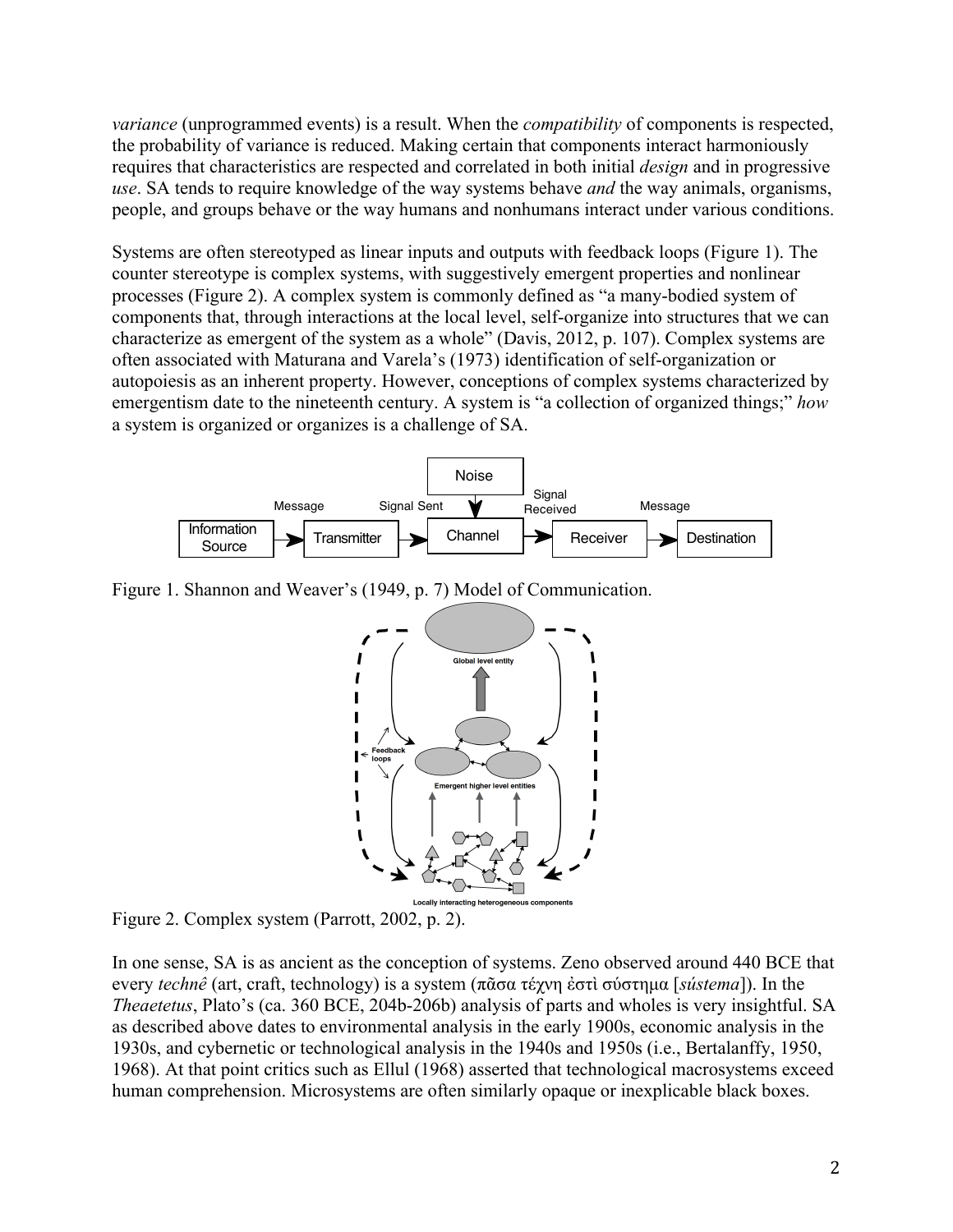## 1. What is a System?

a. Cybernetic system, depiction dating to the 1940s and 1950s:



b. Watt, *Systems Analysis in Ecology* (1966): an interlocking complex of processes characterized by many reciprocal cause-effect pathways.

i. SA is a body of techniques and theories for analysing such complexes.

- c. Clarke (1968, p. 669): An intercommunicating network of attributes or entities complex whole. An ensemble of attributes.
- d. Hartley (1969, p. 515): A *system* consists of two or more parts and their relations which together form a single identifiable entity. Analysis provides glimpses into the parts and operations of the system.
- e. Caws (1971, p. 1): a set of *entities* mutually interrelated and interdependent, themselves functioning together as an entity at some higher level of organization.
- f. Bertalanffy (1972, p. 417): a set of elements standing in interrelation among themselves and with the environment.
- g. Rapoport (1970, p. 15): portion of the world which at a given time can be characterized by a given state, together with a set of rules that permit the deduction of the state from partial information.
- h. Rapoport (1984, p. 8): entity which can maintain some organization in the face of change from within or without.
- i. Johnson (2006, p. 244): There are many definitions of "system ". Most assume that there are sets of "things" and that there are "relationships" between the things. Some of these relations reflect the idea of combining elements into wholes with emergent properties.
	- i. In general, one can make three kinds of observation. The first and most fundamental is the *existence* of something. The second is the existence of *relationships* between things. The third is associating *numbers* with things. Our definition of system is based on this: Definition: A *system* is a class of sets with a class of relationships between their elements.
- j. Bronfenbrenner, "Ecological Systems Theory" of human development (1989, pp. 227-228):
	- i. Microsystem: a pattern of activities, roles, and interpersonal relations experienced by the developing person in a given face-to-face with particular physical and material features
	- ii. Mesosystem: the linkages and processes taking place two or more settings containing the developing person (e.g., the relations home and school, school and workplace etc.), in other words, a mesosystem system of microsystems.
	- iii. Exosystem: the linkages and processes taking place between or more settings, at least one of which does not ordinarily contain the developing person, but in which events occur that influence processes within the immediate setting that does contain that person.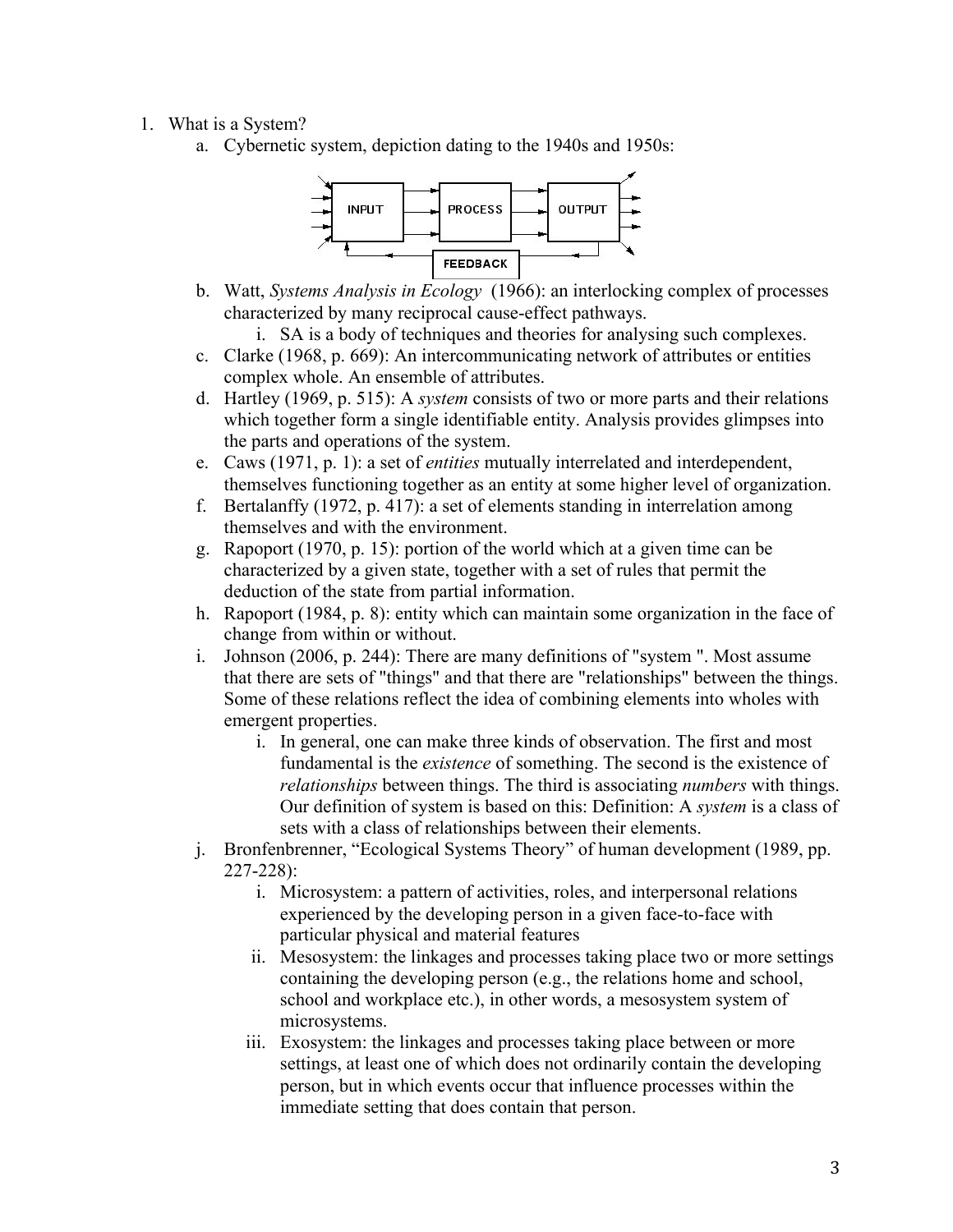- iv. Macrosystem: consists of the overarching pattern of micro, exosystems characteristic of a given culture, subculture, or other broader context, with particular reference to the developmentally instigative systems, resources, hazards of life styles, opportunity structures, life options, and patterns of social interchange that are embedded in each systems.
- 2. What is Systems Analysis?
	- a. Tansley (1935, pp. 299-300): The whole method of science, as H. Levy ('32) has most convincingly pointed out, is to isolate systems mentally for the purposes of study, so that the series of *isolates* we make become the actual objects of our study, whether the isolate be a solar system, a planet, a climatic region, a plant or animal community, an individual organism, an organic molecule or an atom. Actually the systems we isolate mentally are not only included as parts of larger ones, but they also overlap, interlock and interact with one another. The isolation is partly artificial, but is the only possible way in which we can proceed.
	- b. Machol (1965, p. 14): the study of a system which does not yet exist in an attempt to elucidate its effectiveness or performance.
	- c. Hinterhuber (1974, p. 86): the identification and, if possible, the quantification of the relationships between the different elements.
	- d. Riggler-Peters (1995, p. 97): Reductionism v Holism: The proper approach to the study of complex phenomena, like life, is to decompose this complexity to simple components. In many cases, these components can then be shown to be instances of general physical and chemical laws. [versus] Complex systems must be treated as whole systems, because the process of analysis inherent in reductionism destroys the basis of their integrity.
- 3. Classification of systems: Weingartner (1979, p. 356) [adapted from Bunge, 1973, p.
	- 124]:
		- a. Natural systems (natural objects) such as hydrogen atoms, planets, cells, human beings, societies etc.
		- b. Concrete artificial systems such as houses, railways, computers, individual linguistic expressions etc.
		- c. Conceptual systems such as concepts, propositions, hypotheses, arguments, theories etc.
- 4. Procedures of Systems Analysis
	- a. SA generally involves three stages (Ross, 1967): 1) Lexical: delimitation of system boundaries; 2) Parsing: definition of relationships between or among components; 3) Modelling: description or operationalization of the whole system .
	- b. Walker (1986, p. 389): Although the analyses of different problems often show little similarity, they almost always involve performing the same set of logical steps. By now these steps are so well known and so well documented in the literature that they are referred to as "the classic steps of systems analysis."
		- i. Problem identification
		- ii. Definition of objectives
		- iii. Choice of measures
		- iv. Identification of alternative solutions
		- v. Analysis of alternatives
		- vi. Choice of solution